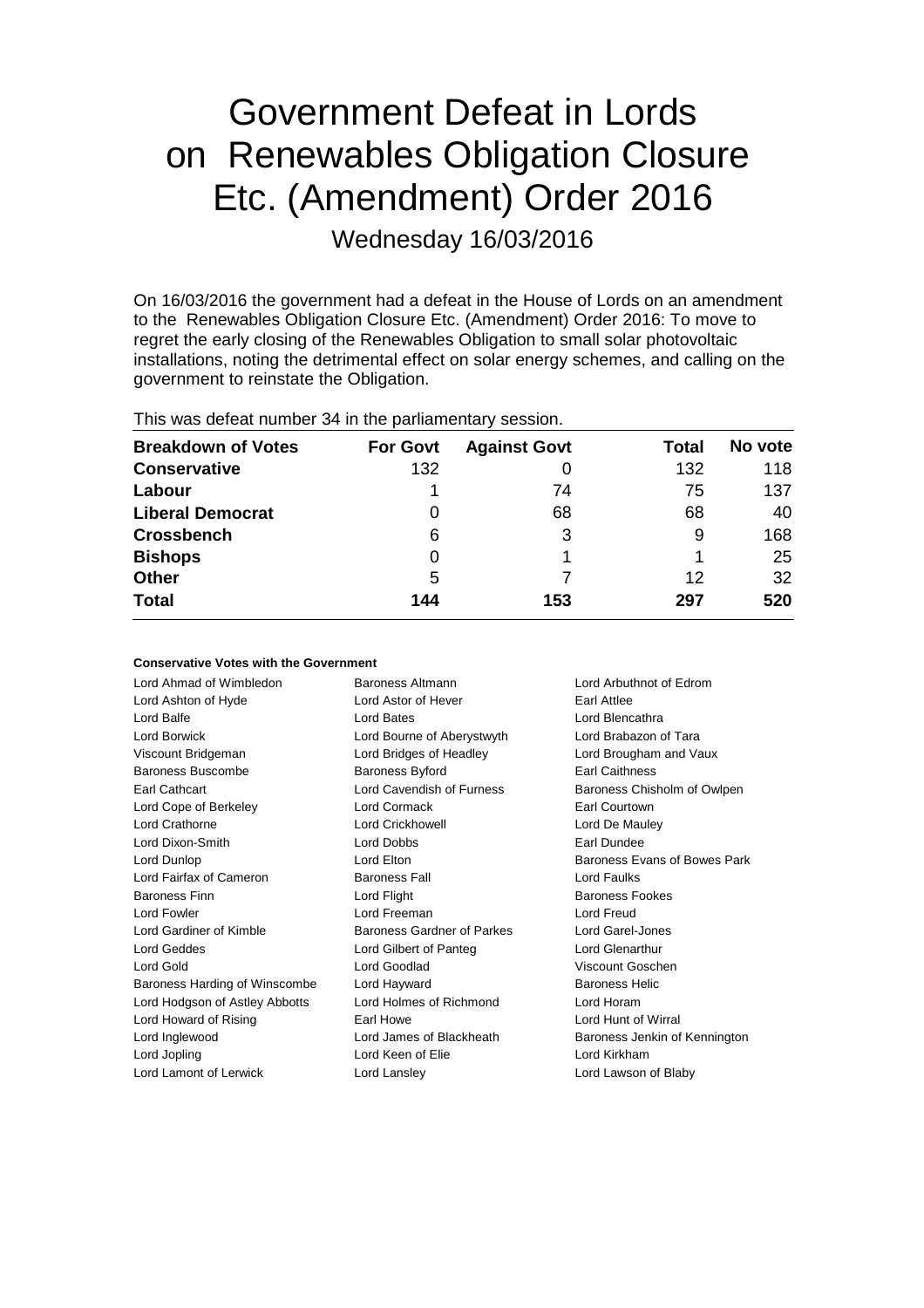Lord Leigh of Hurley **Lord Lexden** Lord Lexden **Earl Lindsay**<br>
Lord Lindfield **Conduct Lord Lord Lord Lord Lord Lindsay** Lord Lingfield **Marquess of Lothian**<br>
Lord MacGregor of Pulham Market Lord Magan of Castletown Lord Marlesford Lord MacGregor of Pulham Market Lord Magan of Castletown Lord Maude of Horsham Baroness McGregor-Smith Baroness Mobarik Duke of Montrose The Lord Moore of Lower Marsh Baroness Morris of Bolton Lord Naseby Lord Nash Baroness Neville-Jones Baroness Neville-Rolfe Baroness Newlove Baroness Noakes Lord Norton of Louth Lord O'Shaughnessy Lord O'Neill of Gatley Baroness Oppenheim-Barnes Baroness Perry of Southwark Baroness Pidding Lord Porter of Spalding **Lord Prior of Brampton** Baroness Redfern Lord Renfrew of Kaimsthorn Viscount Ridley Lord Robathan Lord Sanderson of Bowden Baroness Scott of Bybrook Baroness Seccombe Earl Selborne Lord Selkirk of Douglas Lord Selsdon Lord Sheikh Lord Sherbourne of Didsbury Baroness Shields Lord Shinkwin Earl Shrewsbury Lord Skelmersdale Lord Smith of Hindhead Lord Spicer Controller Baroness Stedman-Scott Baroness Stowell of Beeston Baroness Stroud Baroness Stroud Lord Suri Lord Taylor of Holbeach Lord Tebbit Lord Trefgarne Lord True **Lord Wasserman** Baroness Wheatcroft Lord Whitby Baroness Wilcox Lord Willetts Baroness Williams of Trafford Lord Young of Cookham Viscount Younger of Leckie

**Conservative Votes against the Government**

#### **Labour Votes with the Government** Lord Donoughue

### **Labour Votes against the Government**

Lord Young of Norwood Green Baroness Young of Old Scone

Baroness Adams of Craigielea Lord Alli Lord Anderson of Swansea Lord Bach Lord Bassam of Brighton Lord Berkeley Lord Bragg **Lord Brooke of Alverthorpe** Lord Brookman Lord Campbell-Savours Lord Clark of Windermere Lord Collins of Highbury Baroness Corston Baroness Crawley Lord Davies of Oldham Lord Davies of Stamford Baroness Dean of Thornton-le-Fylde Baroness Donaghy Baroness Drake Lord Dubs Lord Evans of Temple Guiting Lord Foulkes of Cumnock Baroness Gale Lord Grantchester Lord Harris of Haringey Lord Harrison Lord Haskel Lord Haughey **Baroness Hollis of Heigham** Lord Howarth of Newport Lord Hunt of Kings Heath Lord Hunt of Chesterton Baroness Jones of Whitchurch Lord Jordan Lord Judd Lord Kennedy of Southwark Baroness Kennedy of The Shaws Baroness King of Bow Lord Lea of Crondall Baroness Liddell of Coatdyke Lord Liddle Lord Liddle Lord Livermore Baroness Massey of Darwen Lord Maxton Lord McAvoy Lord McFall of Alcluith Baroness McIntosh of Hudnall Lord Mendelsohn Lord Moonie Baroness Morgan of Ely Lord Morgan Baroness Nye **Baroness Prosser** Baroness Prosser Baroness Quin Baroness Rebuck Lord Rosser Lord Sawyer Baroness Smith of Basildon Lord Snape Lord Soley Lord Stevenson of Balmacara Baroness Thornton **Baroness Thornton** Lord Triesman Lord Tunnicliffe **Baroness Warwick of Undercliffe** Lord Watson of Invergowrie Lord Watts **Lord West of Spithead** Baroness Wheeler Baroness Whitaker **Lord Whitty** Lord Winston **Lord Winston** 

**Liberal Democrat Votes with the Government**